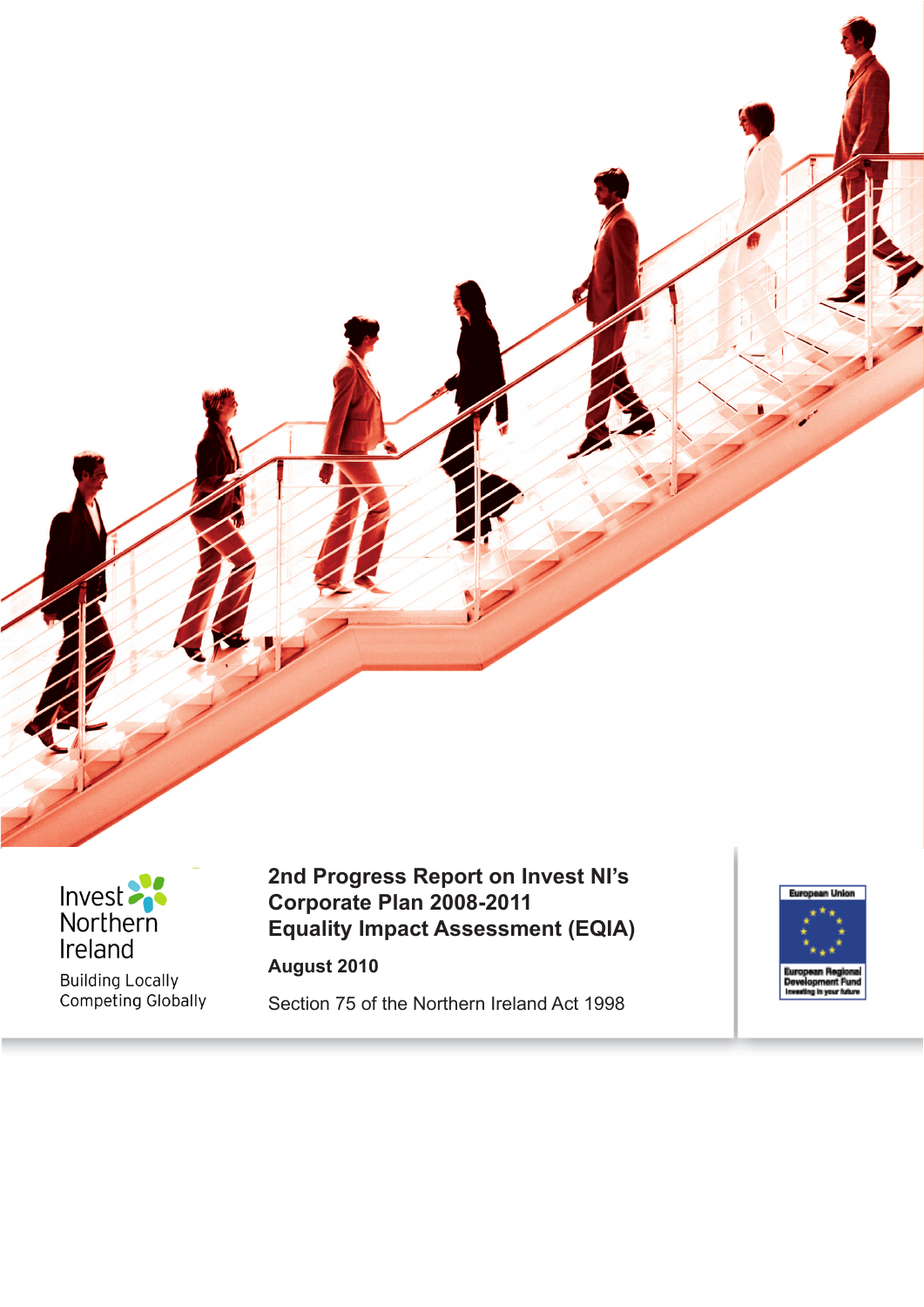## **INTRODUCTION**

Invest Northern Ireland (Invest NI) was established as a corporate body under the Industrial Development Act 2002 to work in partnership with the Department of Enterprise, Trade and Investment (DETI) to stimulate and encourage economic development in Northern Ireland.

Invest NI undertakes the activities previously delivered by the Industrial Development Board (IDB), the Local Enterprise Development Unit (LEDU), the Industrial Research and Technology Unit (IRTU), the Business Support Division of the Department of Enterprise, Trade and Investment and the business support functions of the Northern Ireland Tourist **Board** 

### **BACKGROUND**

Invest NI has an Equality Scheme in place which sets out its commitment to the Section 75 Statutory Equality Duties and contains a timetable for undertaking a series of Equality Impact Assessments (EQIAs). The Equality Scheme was ratified by the Equality Commission for Northern Ireland on 19 November 2003.

In line with the EQIA timetable, Invest NI has carried out an EQIA of its Corporate Plan 2008-2011. The aim of this Plan is to:

• "increase business productivity, the means by which wealth can be created for the benefit of the whole community".

The draft EQIA went out for an eight week consultation period at the end of February 2008. Following the close of this consultation a final report was published in August 2008. The final report outlined the actions/recommendations which Invest NI committed to take forward and to monitor on an annual basis. In August 2009 the first Progress Report was completed to detail progress made against recommendations.

### **CURRENT POSITION**

Invest NI has now undertaken a further review of the actions/recommendations contained in the final report and would like to highlight the progress made to date against each recommendation. The table below outlines progress made to July 2010.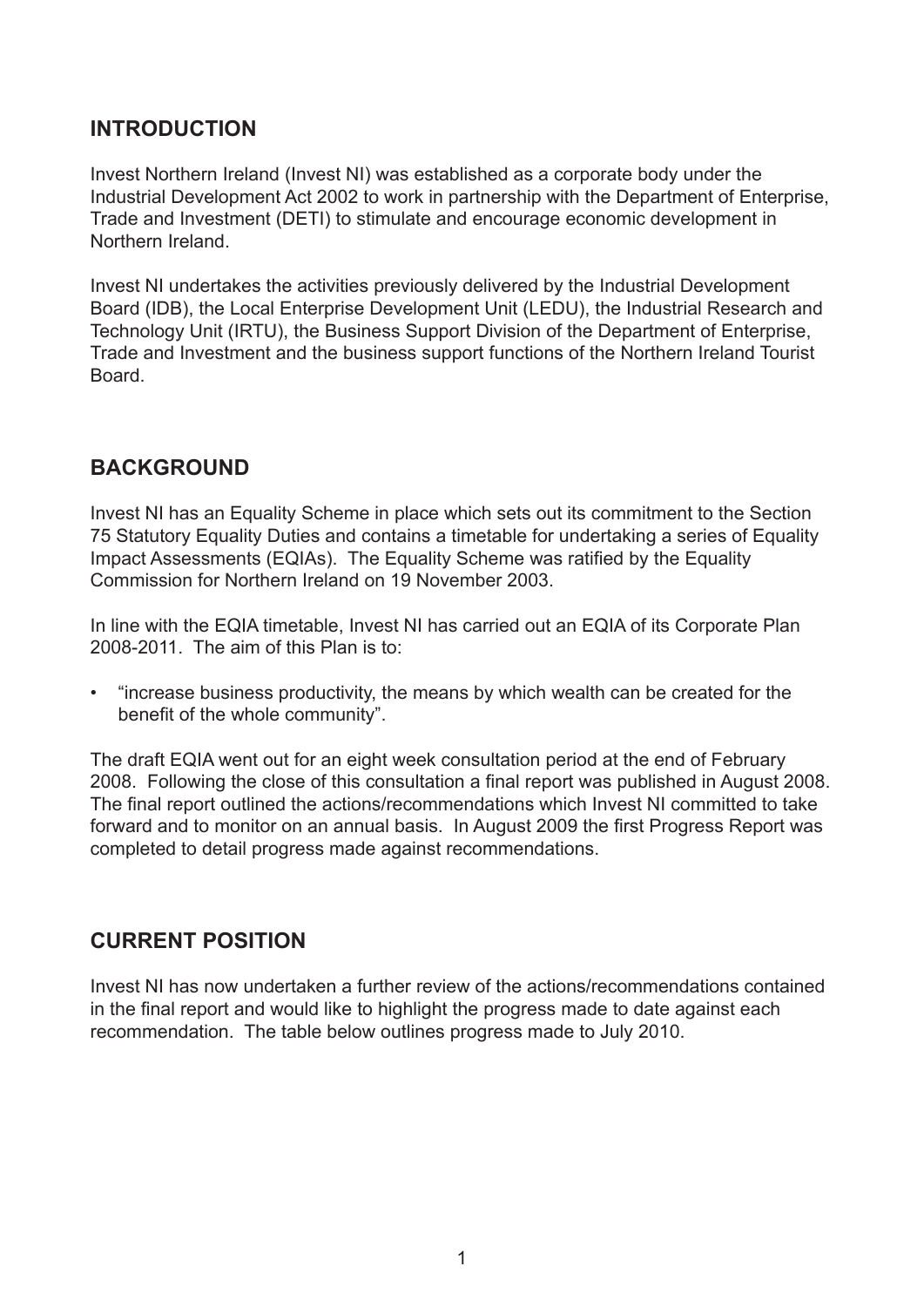# **RECOMMENDATIONS AND PROGRESS TABLE**

| <b>Point</b>   | <b>Recommendation</b>                                                                                                                                                                                                                                                                                                                                                         | Progress up to 31/07/10                                                                                                                                                                                                                                                                                                                                                                                                                                                                                                                                |
|----------------|-------------------------------------------------------------------------------------------------------------------------------------------------------------------------------------------------------------------------------------------------------------------------------------------------------------------------------------------------------------------------------|--------------------------------------------------------------------------------------------------------------------------------------------------------------------------------------------------------------------------------------------------------------------------------------------------------------------------------------------------------------------------------------------------------------------------------------------------------------------------------------------------------------------------------------------------------|
| $\mathbf{1}$   | Work increasingly closely with DETI<br>and DEL and the voluntary and<br>community sector in a responsive<br>manner to contribute towards<br>addressing existing and emerging<br>inequalities in the Northern Ireland<br>labour market, within our remit.                                                                                                                      | The Social Entrepreneurship Fund<br>is now operational and offers<br>access regardless of race or<br>religious background, within the<br>criteria specific to the programme<br>support mechanisms. Other<br>programmes under our Accelerating<br>Entrepreneurship Strategy also<br>continue to reflect the need for equality<br>of opportunity for under-represented<br>groups and contain measures to<br>ensure that these groups are reached.<br>This is captured and monitored on a<br>regular basis.                                               |
| $\overline{2}$ | Work in conjunction with the Equality<br>Commission for Northern Ireland, to<br>embed an appropriate methodology<br>for monitoring clients and support<br>services with regard to the Section 75<br>grounds. The new Client Monitoring<br>Strategy will be operational by April<br>2008.                                                                                      | The equality monitoring strategy is<br>now in place and we have collected<br>data and run reports for programmes<br>dealing with individuals for 2008/09<br>and 2009/10. Monitoring forms were<br>also issued to all companies who<br>received assistance in the 08/09<br>financial year and we are working on<br>finalising the data for the reports at<br>present.<br>Letters have now also gone out<br>to companies who have received<br>assistance in the 09/10 financial year<br>and we will work to collate this data<br>over the coming months. |
| 3              | Remain responsive to emerging<br>equality issues associated with<br>the labour market and in particular<br>among its private sector clients.<br>By way of example, projects are<br>already addressing the needs of<br>migrant workers and their families,<br>older workers, female entrepreneurs,<br>and raising awareness of childcare<br>voucher schemes among SME clients. | Over the past year we have worked<br>in conjunction with Business in the<br>Community to sponsor their Diversity<br>award for business. The aim of the<br>awards was to raise awareness<br>around corporate social responsibility<br>and encourage companies to think of<br>innovative ways in which to embrace<br>diversity within their organisations.                                                                                                                                                                                               |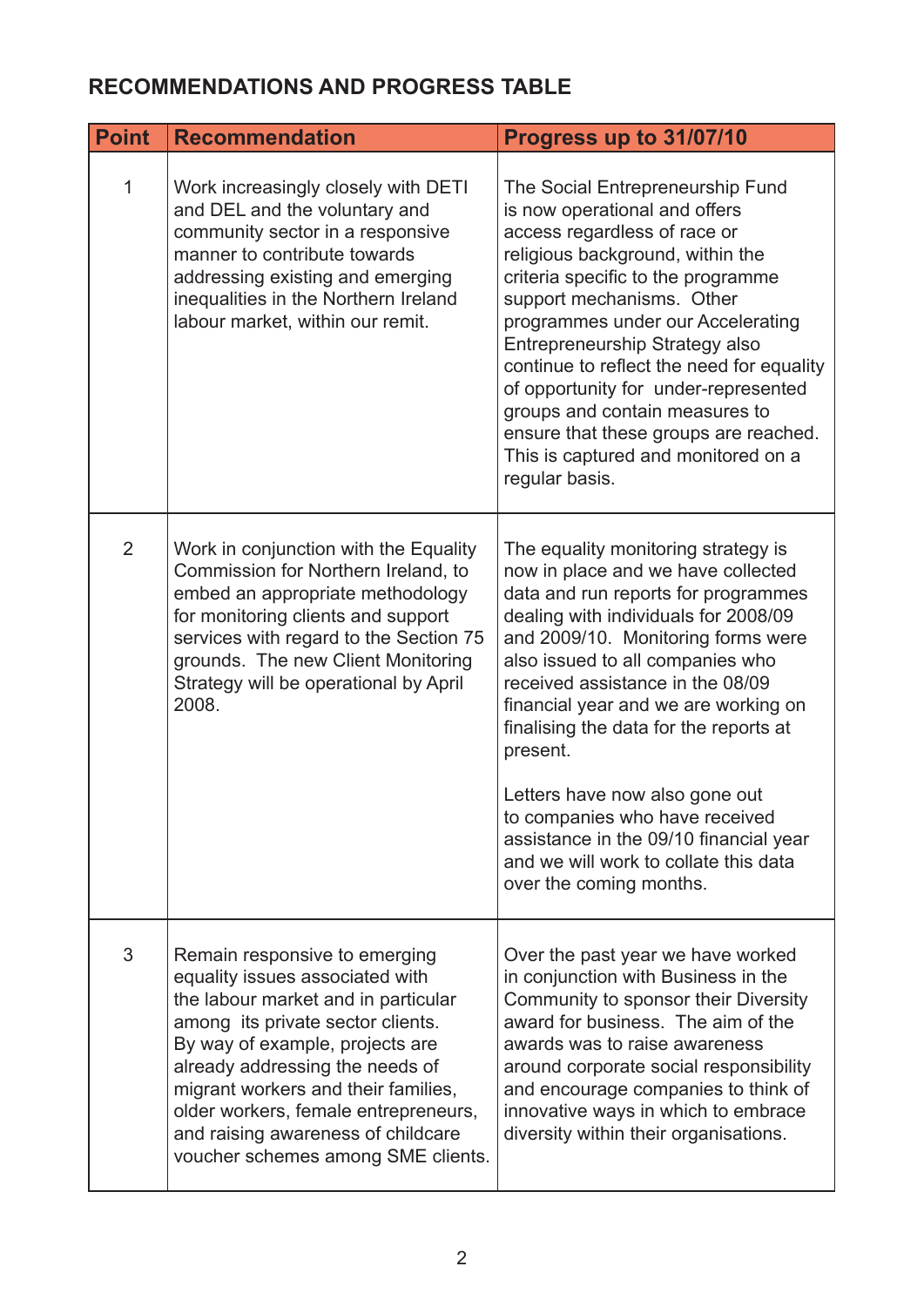| <b>Point</b>   | <b>Recommendation</b>                                                                                                                                                                                                                                                                                                                                                                                                                | Progress up to 31/07/10                                                                                                                                                                                                                                                                                                                                         |
|----------------|--------------------------------------------------------------------------------------------------------------------------------------------------------------------------------------------------------------------------------------------------------------------------------------------------------------------------------------------------------------------------------------------------------------------------------------|-----------------------------------------------------------------------------------------------------------------------------------------------------------------------------------------------------------------------------------------------------------------------------------------------------------------------------------------------------------------|
| 4              | In line with the Equality Commission's<br>newly published Guide to Promoting<br>Good Relations, develop a good<br>relations strategy during 2008 and<br>consider positive action measures<br>to support this strategy. For<br>example, how best to market Invest<br>NI's programmes and services,<br>where relevant, among minority<br>communities.                                                                                  | A good relations strategy is now in<br>place and the monitoring reports which<br>are currently being run on our services<br>will enable us to more fully develop this<br>and the areas we need to target in the<br>future.                                                                                                                                      |
| 5              | Ensure ongoing training of all staff<br>in relation to equality of opportunity<br>and Section 75 responsibilities<br>remains a corporate priority. Where<br>external agents or consultants work<br>alongside Invest NI their contractual<br>responsibilities to meet our obligations<br>under Section 75 will also be made<br>clear.                                                                                                 | Staff have received specific training<br>this year on equality screening and<br>monitoring. There has been ongoing<br>equality and diversity training for all<br>new staff coming into the organisation.<br>We are now also arranging further<br>training on screening to accommodate<br>the recent changes emanating from the<br>Equality Commission guidance. |
| 6              | Ensure the selection criteria which<br>apply to any support scheme or<br>programme operated by Invest NI<br>will continue to encourage equality of<br>opportunity. Where additional criteria<br>are introduced, for example to target<br>an industrial sector or geographical<br>area, then these will be clearly defined<br>and set out, and any adverse potential<br>impacts associated with these criteria<br>will be considered. | All programmes operated by Invest NI<br>are subject to a thorough screening<br>process in the first instance. Should<br>these programmes introduce any<br>changes to criteria then they are re-<br>screened to ensure that they are not<br>adversely impacting on any of the<br>Section 75 groupings. If necessary an<br>EQIA will be conducted.                |
| $\overline{7}$ | Ensure each programme makes<br>explicit, in all documentation, that<br>materials can be made available in<br>alternative formats where necessary<br>and on request for those who are not<br>able to access written English.                                                                                                                                                                                                          | All corporate publications carry<br>a statement explaining that the<br>documentation is available in<br>alternative formats on request.                                                                                                                                                                                                                         |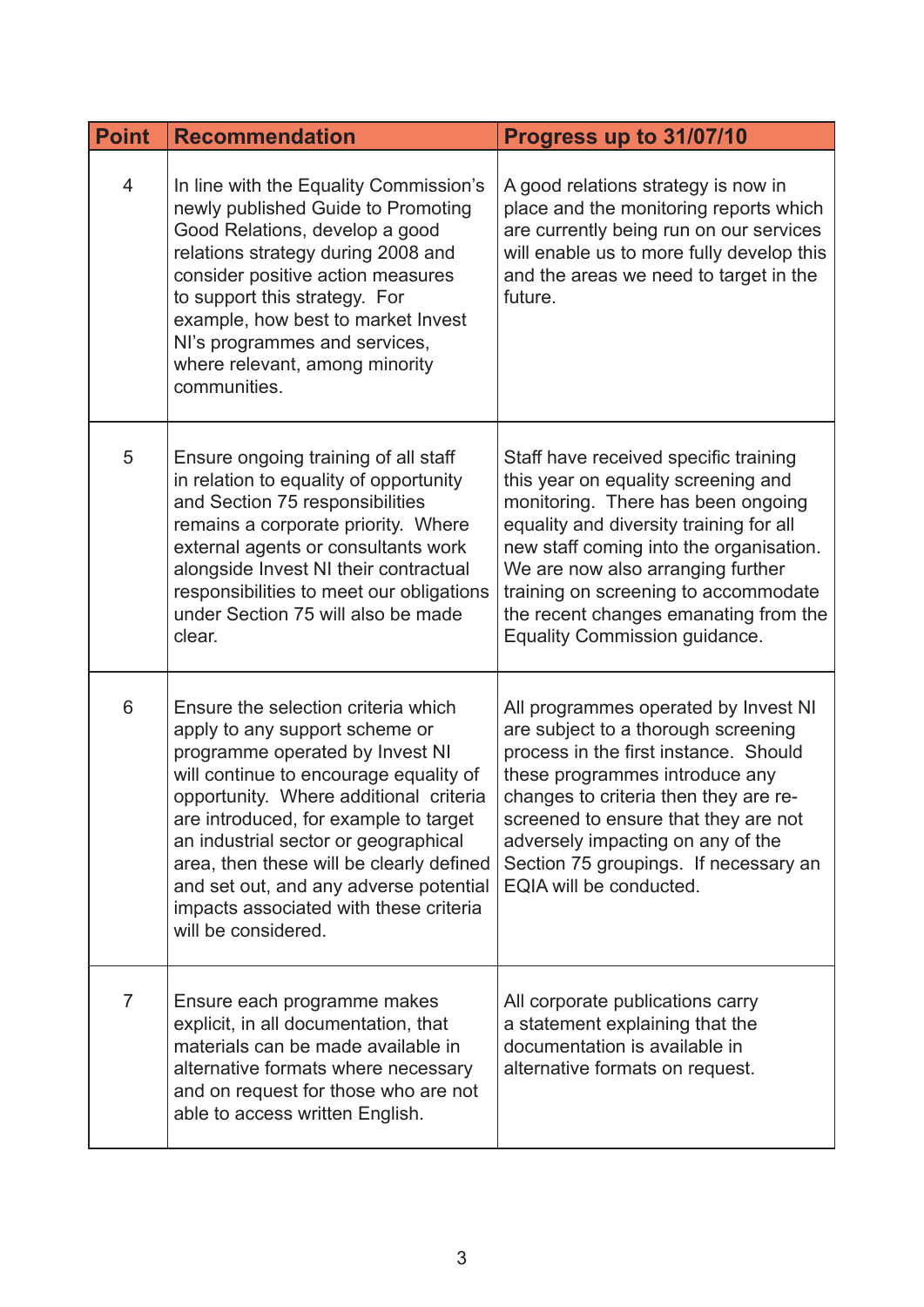| <b>Point</b> | <b>Recommendation</b>                                                                                                                                          | Progress up to 31/07/10                                                                                                                                                                                                                                                                                                                              |
|--------------|----------------------------------------------------------------------------------------------------------------------------------------------------------------|------------------------------------------------------------------------------------------------------------------------------------------------------------------------------------------------------------------------------------------------------------------------------------------------------------------------------------------------------|
| 8            | Build on our 2007 Disability Action<br>Plan and subsequent consultation<br>period, and continue to take<br>forward the Plan through informed<br>interventions. | The Invest NI Disability Action Plan<br>was reviewed in 2008 to run in<br>conjunction with our Corporate Plan<br>2008-2011. We have also met with the<br>Equality Commission to garner ways in<br>which we can further enhance the plan<br>and will weave this in to the new plan<br>we will produce in tandem with our<br>Corporate Plan 2011-2014. |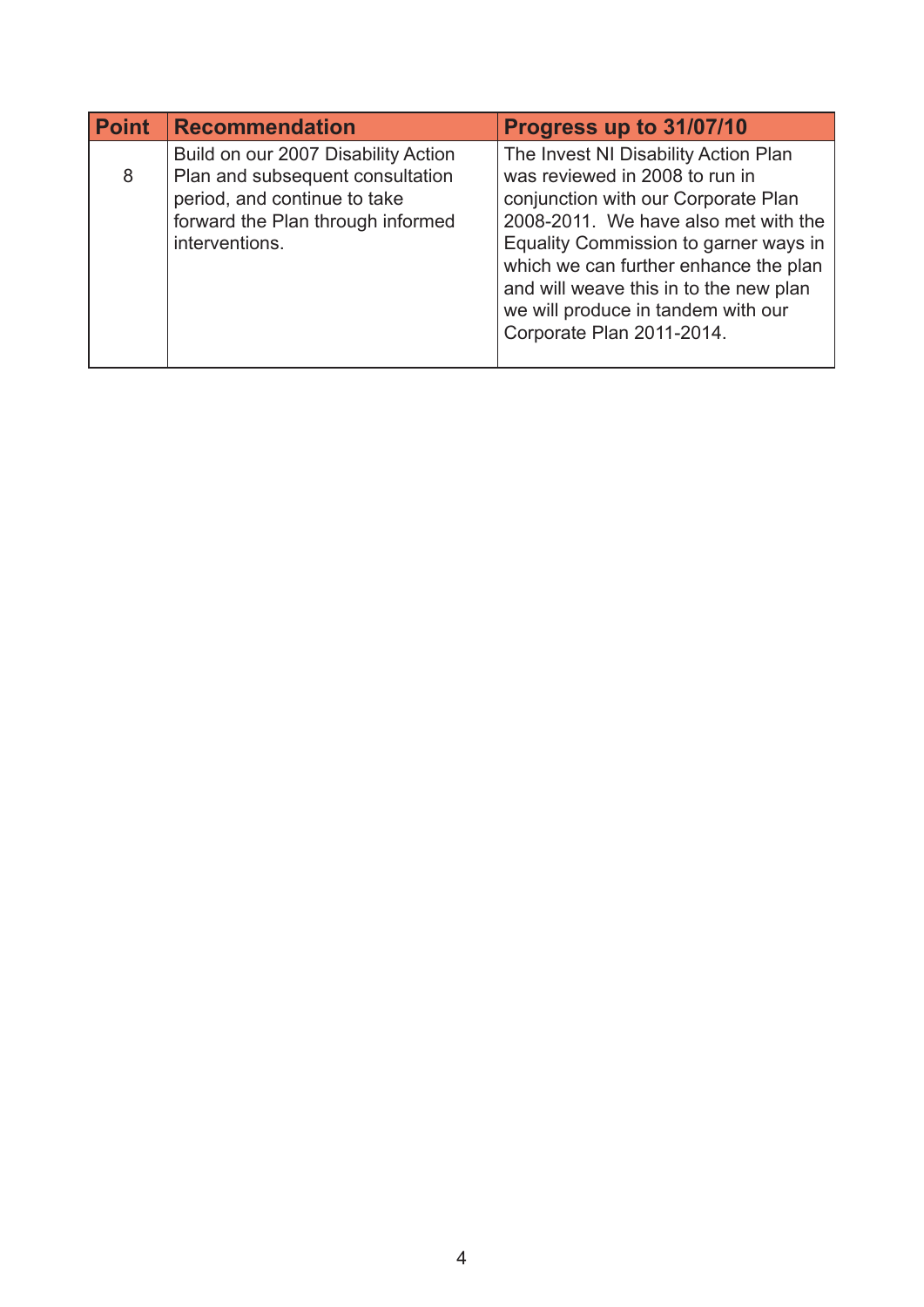#### **INFORMATION**

If you would like to view the Corporate Plan 2008-2011 EQIA, the Corporate Plan EQIA Results Report or the 1st Year Progress Report, you can do so by accessing the Invest NI website at:

www.investni.com/equality

Alternatively, you can obtain a hard copy of these reports by contacting:

The Equality Team Invest Northern Ireland Strategic Management and Planning Bedford Square Bedford Street Belfast BT2 7ES

| Tel∶       | 028 9069 8273 |
|------------|---------------|
| Fax:       | 028 9043 6536 |
| Textphone: | 028 9069 8585 |

E-Mail: equality@investni.com

If you have any queries about this document and/or its availability in alternative formats (including Braille, disk, audio cassette or in minority languages to meet the needs of those who are not fluent in English), then please contact the Equality Team at the above mentioned address.